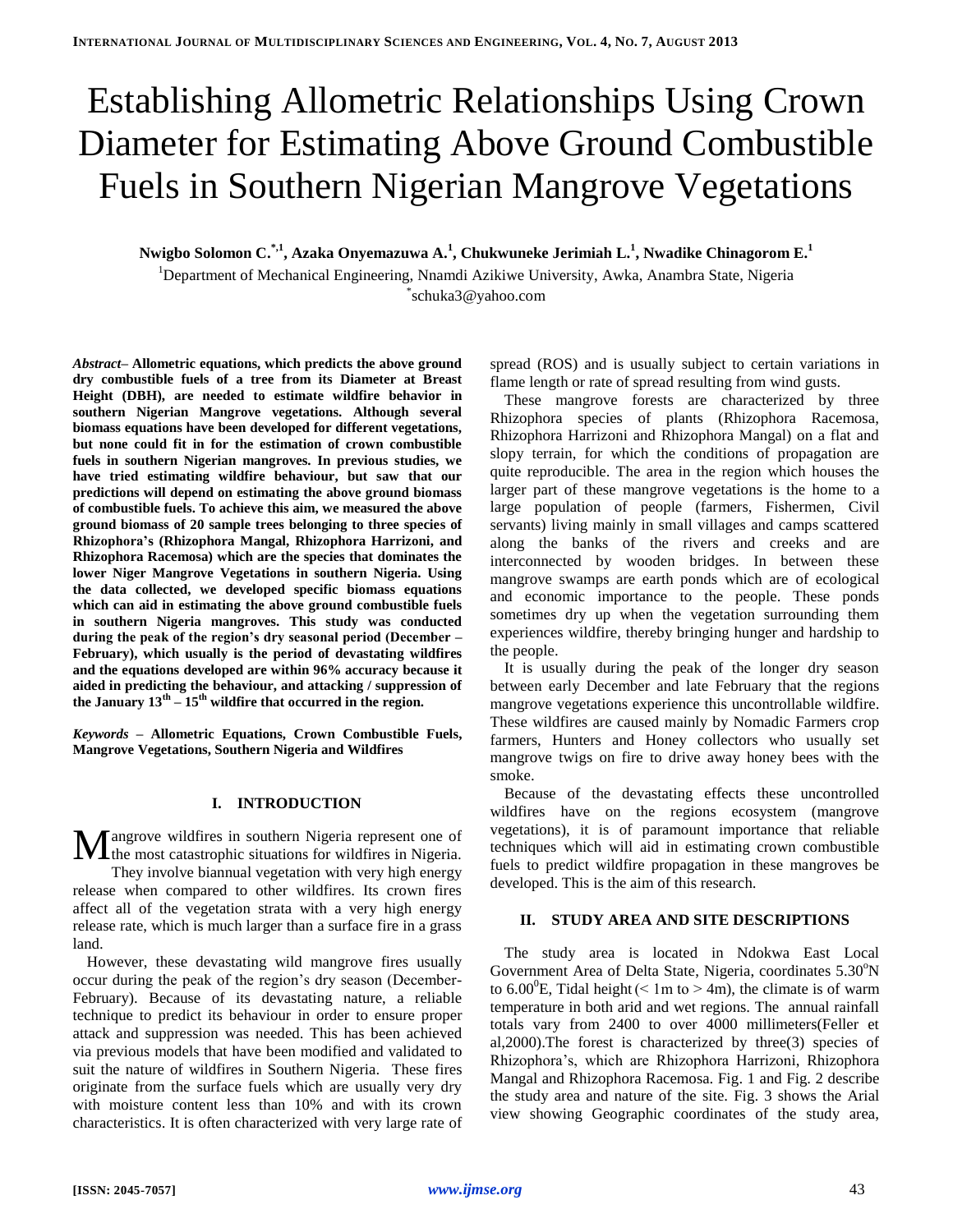lower Niger mangrove forest, river Niger & some revering villages *(Captured using Google Earth).*

# In this study, we have established common allometric relationships for the weight of mangrove trees (Rhizophora species) in south – south Nigerian Mangrove forest. We also discussed the physical aspects of the common allometric relationships, and proposed common equations for estimating mangrove tree Dry leaf biomass ( $W_{LF}$ ), Dry Branch Biomass  $(W_{BR})$  and Dry Stem Biomass (W<sub>ST</sub>).

#### **III. SAMPLE COLLECTION AND PROCESSING**

Twenty (20) samples of the three (3) mangrove species in the study area were collected. Individuals with straight trunks that showed no obvious signs of damage were chosen. Stunted, dwarfed, or multi – stemmed specimens were not included in the collected samples because they may have different allometric relations (Clough et al 1997). After each sample was collected, its Diameter at Breast Height (DBH) was measured above the surface for the Rhizophora's. Each specimen was cut at ground level and the total stem height was measured. All above-ground biomass was harvested and separated into 3 components: Leaves, Branches and Stem. We measured these components in the field using spring scale of appropriate size to get the Wet – Weight Biomass. They were then left in the field for 7days so that they could lose their moisture content to a reasonable extent before they were taken to the laboratory and dried using standard drying oven and reweighed to get the Dry – Weight Biomass for the leaves, branches and stems as shown in Table 1. The Table 3, Table 4 and Table 5 show the obtained values for the three Rhizophora species.

### *A) Moisture Content (µ)*

From Table 1, the average moisture content  $(\mu)$  was obtained thus:

### $\mu = W_{\text{FRESH SAMPLE}} / W_{\text{WET SAMPLE}}$  (Ebuy et al 2008).

In estimating the average moisture content  $(\mu)$ , we made use of the values obtained from the branches and the leaves. This is because they were observed to have great effect on rate of fire spread. We neglected that of the stem because the stem's moisture content hardly influences crown rate of spread.

 $\sum \mu_{\text{leaves}} = 11.10 \text{ while,}$ 

 $∑$   $µ$ <sub>branches</sub> = 14.23

The average moisture content for the field was calculated thus**;**

$$
\sum \mu_{\text{leaves}} + \sum \mu_{\text{branches}} \div (\mathbf{N}_{\text{R,SPP}})
$$
 1

 $\mu$ <sub>T</sub> = 11.10 + 14.23 ÷ 3 = 8

where  $N_{R,SPP}$  is the number of Rhizophora species used in developing the Allometric equation.

#### *B) The Allomertric Models*

Using the data from the 20 samples of Rhizophora trees, the allometric relationships for  $W_{LF}$ ,  $W_{BR}$ , and  $W_{ST}$  (kg) were examined with the variables of Diameter at Breast Height (DBH) (m). Statistical analysis was undertaken using statistical product and service solutions (SPSS). The coefficients of regression  $R^2$  for each of the Allometric equations were obtained after mathematical analysis of 'The Line of Regression' as shown:

The line of regression of  $W_L$  on DBH mathematically is expressed thus:

$$
W_{LF} = a_1 DBH + a_0
$$
 2

 $a_1$  = coefficient of regression on DBH

but; 
$$
\overline{DBH} = \frac{\Sigma DBH}{N} \& \overline{W}L = \frac{\Sigma WL}{N}
$$

Equation (2) when summed gives:

$$
\sum W_{LF} = a_0 N + a_1 NDBH
$$
 3

Multiplying equation  $(2)$  by DBH  $\&$  summing both sides gives

$$
\sum DBH.W_{LF} = a_0 \sum DBH + a_1 \sum DBH^2
$$
 4

Solving equations  $(3)$  &  $(4)$  gives

$$
a_1 = \frac{\Sigma DBH.WL - N DBH.WL}{\Sigma DBH^2 - N DBH^2}
$$
 5

The regression of DBH on  $W_{LF}$  gives :

$$
DBH = b_1 W_{LF} + b_0 \tag{6}
$$

$$
\therefore b_1 = \frac{\Sigma WLF * DBH - N(\overline{DBH} \cdot \overline{WLF})}{\Sigma WLF^2 - N(\overline{WLF})^2}
$$

For the regression of  $W<sub>ST</sub>$  on DBH

$$
W_{ST} = a_1 DBH + a_0 \tag{8}
$$

Following similar steps as described above

$$
a_1 = \frac{\Sigma DBH*WST - N\overline{DBH} \cdot WLF}{\Sigma DBH^2 - N(\overline{DBH}^2)}
$$
 9

The regression on DBH on  $W<sub>ST</sub>$  gives:

$$
\sum DBH \cdot W_{ST} = b_0 \sum W_{ST} + b_1 \sum W_{ST}^2
$$

So that 
$$
b_1 = \frac{\sum WST DBH - N \overline DBH \cdot WLF}{\sum WST^2 - N \cdot (\overline{WLF})^2}
$$
 10

For the regression of  $W_{BR}$  on DBH

$$
W_{BR} = a_1 DBH + a_0
$$
 11

So that:

$$
a_1 = \frac{\Sigma DBH.WBR - N \overline DBH.WLF}{\Sigma DBH^2 - N \overline DBH^2}
$$
 12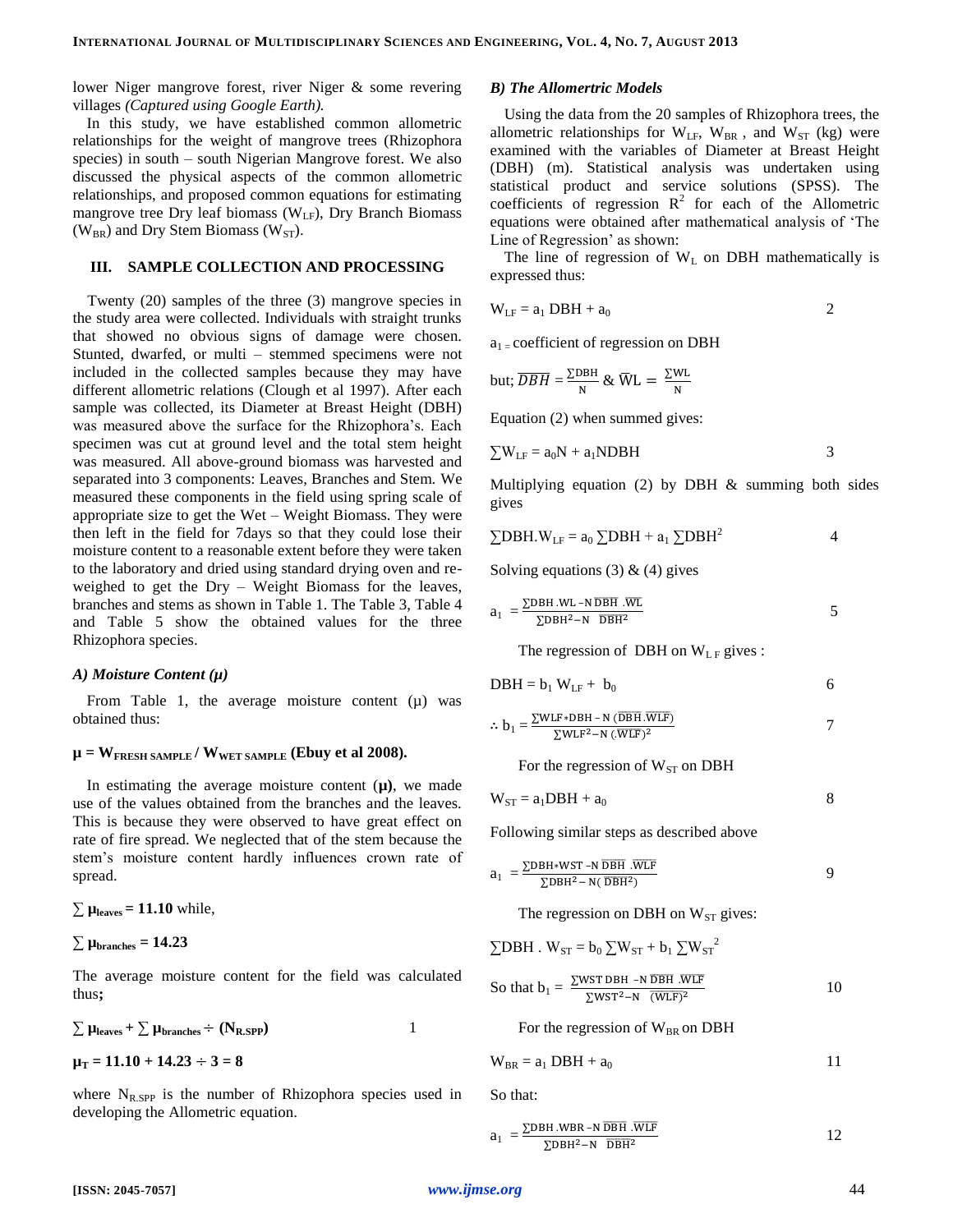while,

$$
\sum \text{DBH} \cdot \text{W}_{\text{BR}} = b_0 \sum \text{W}_{\text{BR}} + b_1 \sum \text{W}_{\text{BR}}^2
$$
  
So that:  $b_1 = \frac{\sum \text{WS DBH} - \text{NDEH} \cdot \overline{\text{WLE}}}{\sum \text{WH}^2 - \text{N} \cdot (\overline{\text{WBR}})^2}$  13

The coefficient of linear correlation  $(R^2)$  which is the relationship between the coefficient of regression of  $W_{LF}$  on DBH & that of DBH on  $W_{LF}$ ,  $W_{ST}$  on DBH & DBH on  $W_{ST}$ ,  $W_{BR}$  on DBH & DBH on  $W_{BR}$  was assumed between pairs of random variables of  $W_{LF}$ ,  $W_{BR}$ ,  $W_{ST}$  & DBH.

If  $(W_{LFI,} DBH_1)$  ....  $(W_{LFn,} DBH_n)$ ;  $(W_{ST1,} DBH_1)$  ...  $(W_{STn,}$  $DBH_n$ ); (W<sub>BR1,</sub> DBH<sub>1</sub>) ....(W<sub>BRn,</sub> DBH<sub>n</sub>) are n different values of these random variables, then the coefficient of correlation  $R<sup>2</sup>$  can be mathematically expressed thus:

$$
R^2 = a_1 b_1 \tag{14}
$$

Or 
$$
R = \left\{ \frac{\sum WL DBH - N(\overline{WL} \cdot \overline{DBH})}{(\sum (DBH^2)) - N \overline{DBH}^2 (WL^2 - N\overline{Y}^2) \frac{1}{2}} \right\}
$$
 15

Such is applicable for  $W_{BR}$  &  $W_{ST}$  respectively.

These values of the coefficient of regression  $R^2$  lies between  $-1 \& +1$ 

## **IV. RESULTS AND DISCUSSIONS**

# *Leaf Weight (WLF)*

A linear relationship was recognized between  $W<sub>L</sub>$  & DBH (fig 4) with  $R^2 = 0.62$  and  $W_L$  & DBH<sup>1.5</sup> (fig 5) with  $R^2 =$ 0.625. Transforming the relationship  $W_L \& DBH$  and  $W_L \& D$  $DBH<sup>1.5</sup>$ , the common allometric equation for leaf weight of Mangroves was determined as:

$$
W_{LF} = 0.707DBH + 1.226
$$
 16

$$
W_{L F} = 0.188 \text{ DBH}^{1.5} + 2.668 \tag{17}
$$



Fig. 4: Allometric graph of DLB  $V<sub>S</sub>$  DBH



#### *Branch Weight (WBR)*

A linear relationship was recognized between  $W_B \& DBH$ (Fig. 3) with  $R^2 = 0.981$  and W<sub>B</sub> & DBH<sup>1.5</sup> (Fig. 4) with  $R^2 =$ 0.982. Transforming the relationship  $W_B \& \text{DBH}$  and  $W_B \&$  $DBH<sup>1.5</sup>$ , the common allometric equation for leaf weight of Mangroves was determined as:

$$
W_{BR} = 1.977 DBH + 0.401
$$
 18

$$
W_{BR} = 0.524 \text{ DBH}^{1.5} + 4.460 \tag{19}
$$



Fig. 6: Allometric graph of DBB Vs DBH



Fig. 7: Allometric graph of DBB Vs DBH<sup>1.5</sup>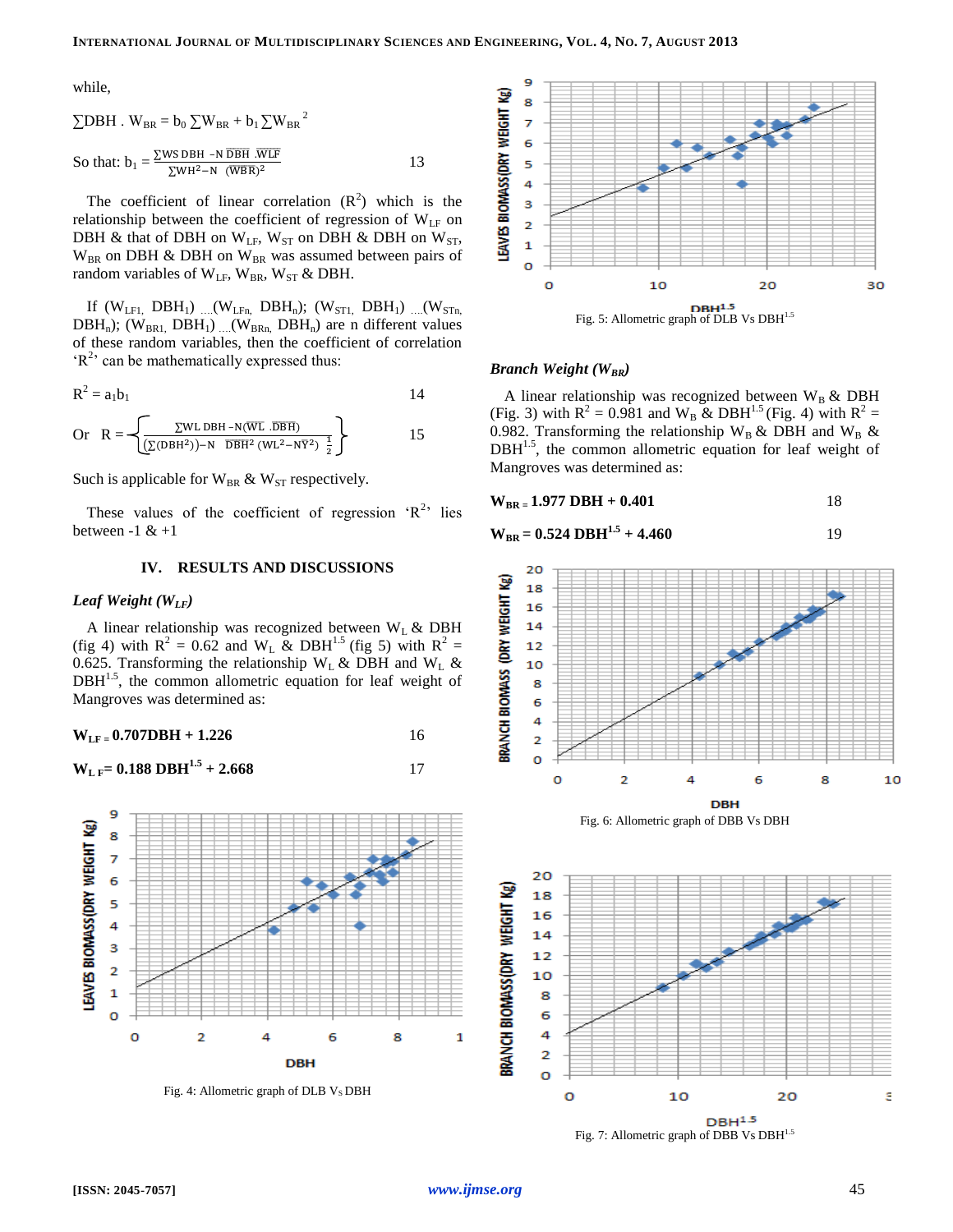# *Stem Weight (WST)*

A linear relationship was recognized between  $W_S \& DBH$ (Fig. 5) with  $R^2 = 0.758$  and W<sub>s</sub> & DBH<sup>1.5</sup> (Fig. 6) with  $R^2 =$ 0.766. Transforming the relationship  $W_S \& \text{ DBH}$  and  $W_L \&$  $DBH<sup>1.5</sup>$ , the common allometric equation for leaf weight of Mangroves was determined as:

$$
W_{ST} = 2.875 \text{ DBH} + 6.657 \qquad \qquad 20
$$

**W** $s_T = 0.765 \text{ DBH}^{1.5} + 12.49$  21



Fig. 8: Allometric graph of DSB Vs DBH



Fig. 9: Allometric graph of DSB Vs DBH<sup>1.5</sup>







Fig. 10a: GRAPH OF W<sub>LF,</sub> W<sub>BR,</sub> W<sub>ST</sub> Vs DBH Fig. 10b: GRAPH OF W<sub>LF,</sub> W<sub>BR,</sub> W<sub>ST</sub> Vs DBH<sup>1.5</sup>

**RHIZOPHORA HARRIZONI**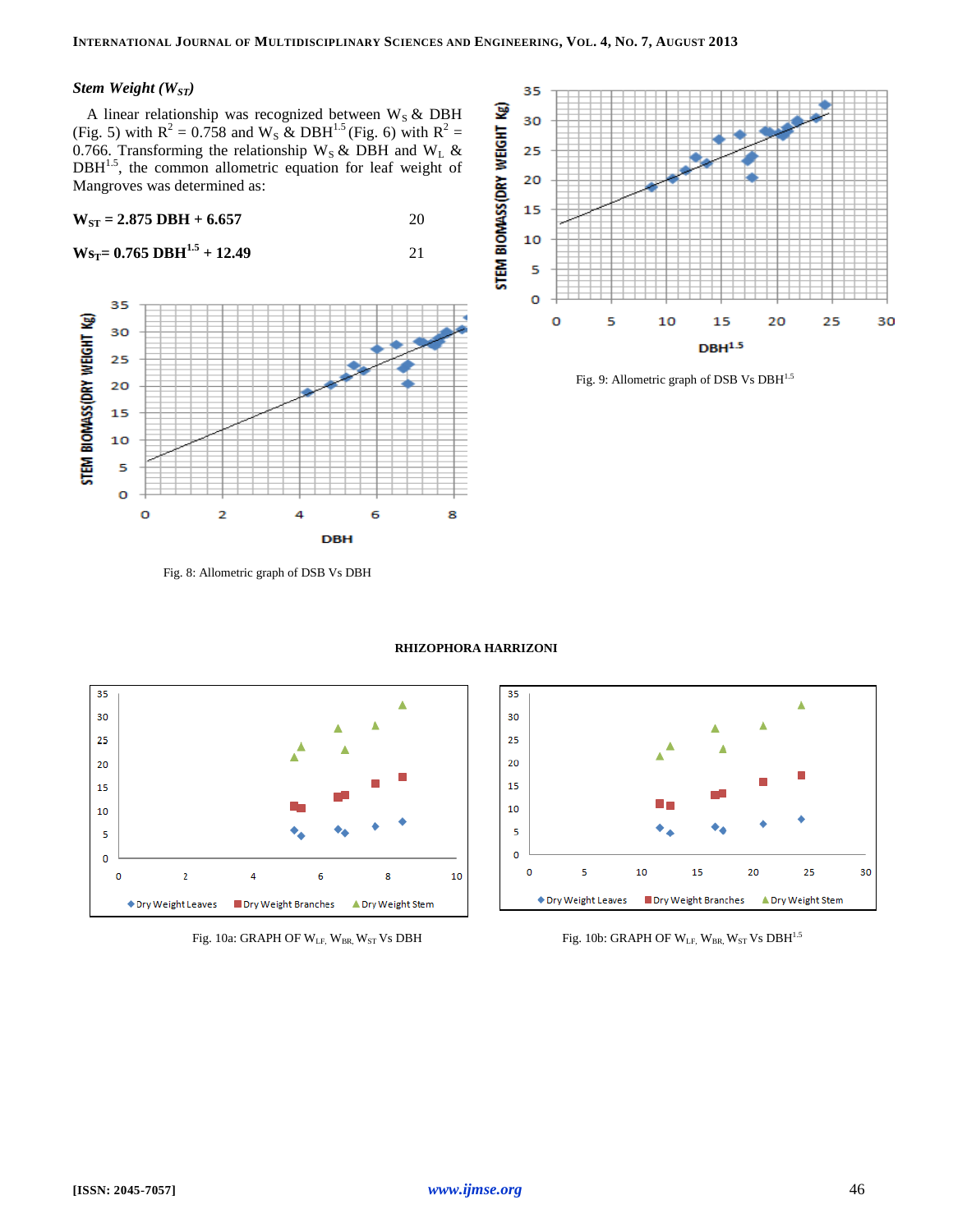





Fig. 10e: Chart showing the biomass properties of Rhizophora Harrizoni specie

**RHIZOPHORA MANGAL**







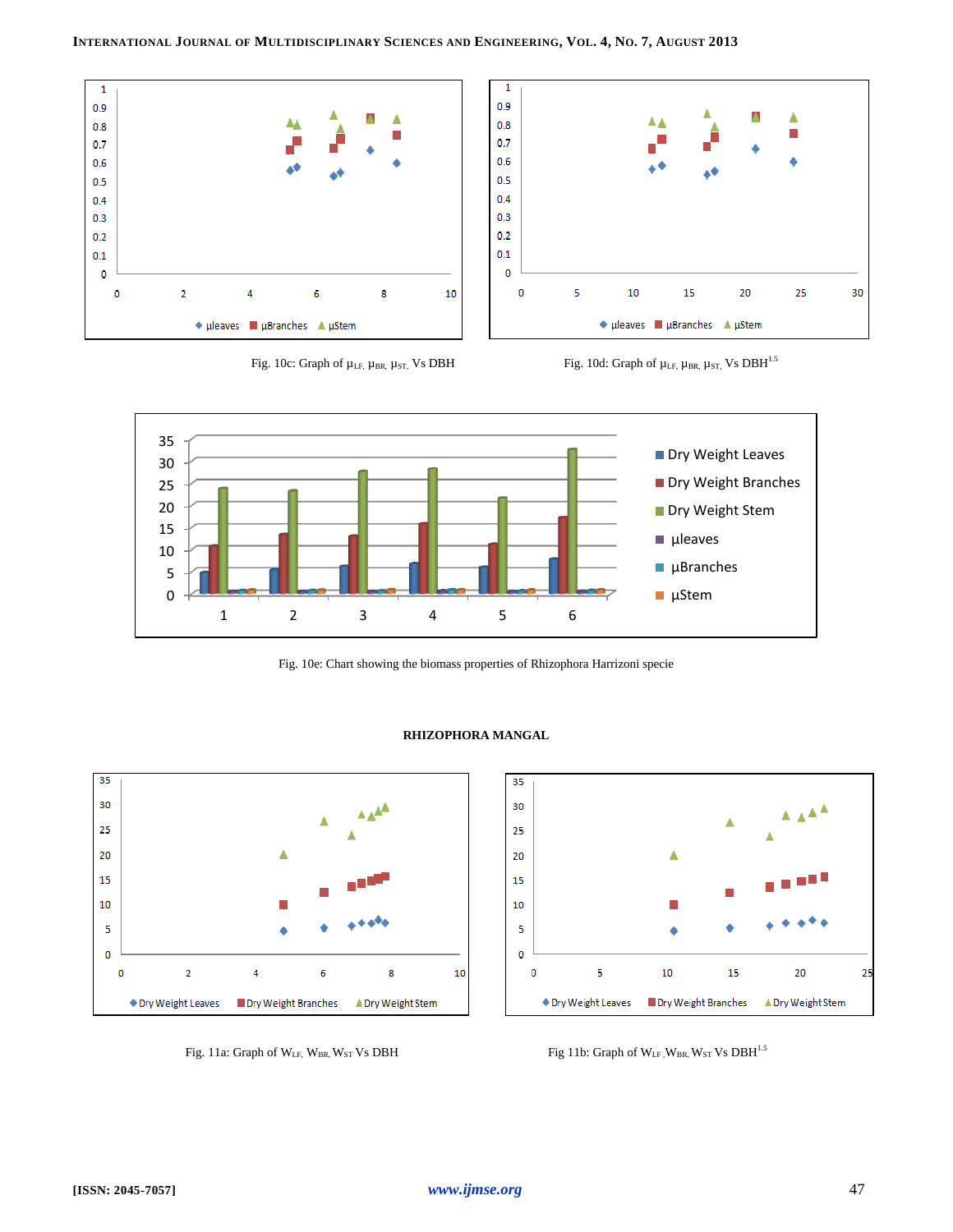







Fig 11e: Chart showing the biomass properties of Rhizophora Mangal specie



### **RHIZOPHORA RACEMOSA**

Fig. 12a: Graph of  $W_{LF}$ ,  $W_{BR}$ ,  $W_{ST}$  Vs DBH Fig. 12b: Graph of  $W_{LF}$ ,  $W_{BR}$ ,  $W_{ST}$  Vs DBH<sup>1.5</sup>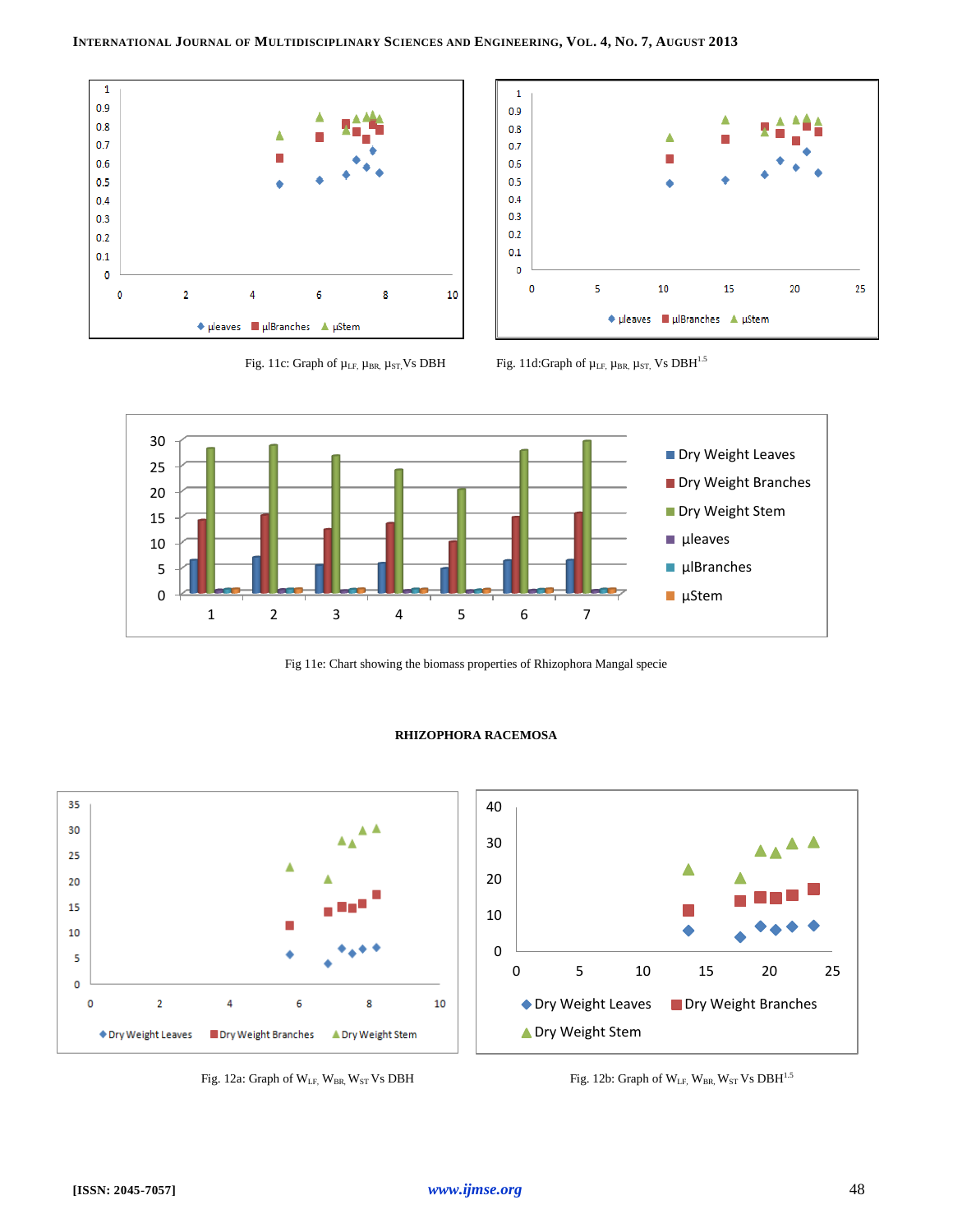





Fig. 12e:Chart showing the biomass properties of Rhizophora Racemosa specie

# **V. CONCLUSIONS**

The Allometric equations developed in this research were developed based on the close linear relationship exiting between DBH,  $W_{LF}$ ,  $W_{BR}$ , and  $W_{ST}$ . This proves that Diameter at breast height is an important parameter for estimating crown combustible fuels of Rhizophora species in southern Nigeria mangrove vegetations. These equations are only applicable in estimating the above ground biomass of Rhizophora species in Southern Nigerian Mangroves. They have been found to aid in the estimation of combustible fuels during wildfire spread. However, in developing these Allometric relationships, ladder fuels were not considered separately. They were integrated into leaf biomass estimations.

## **REFERENCES**

[1]. Akira Komiyama, Sasitorn Poungparn and Shogo Kato 2005.Common Allometric Equations for Estimating the Tree Weight of Mangroves. United Graduate School of Agricultural Science, 501-1193.

- [2]. Gilmore, D.W. 2001. Equations to describe crown allometry of Larix require local validation. For. Ecol. Manage. 148: 109- 116.
- [3]. J .Ebuy, JP Lokombe, Q. Sonwa, N. Picard, 2010.Allometric Equation for Predicting Aboveground Biomass of Three Tree Species. CIFOR, IITA Humid Ecoregional Center BP 2008, Yaounde, Cameroon.
- [4]. Keay (1949). An Outline of Nigeria Vegetation. Federal Department of Forestry Research.1- 46.
- [5]. Komiyama, A., J. Eong Ong and S.Poungparn, 2008. Allometry, biomass, and productivity of mangrove forests: A review. Aquatic Botany 89: 128–137
- [6]. Olowokudejo, J. D. (1975). Comparative morphological and anatomical studies Mangrove Swamp species. University of Lagos. 66pp
- [7]. Clough, B.F., P Dixon and O. Dalhaus, 1997. Allometric relationships for estimating biomass in multistemmed mangrove trees. Aust. J. Bot. 45: 1023–1031.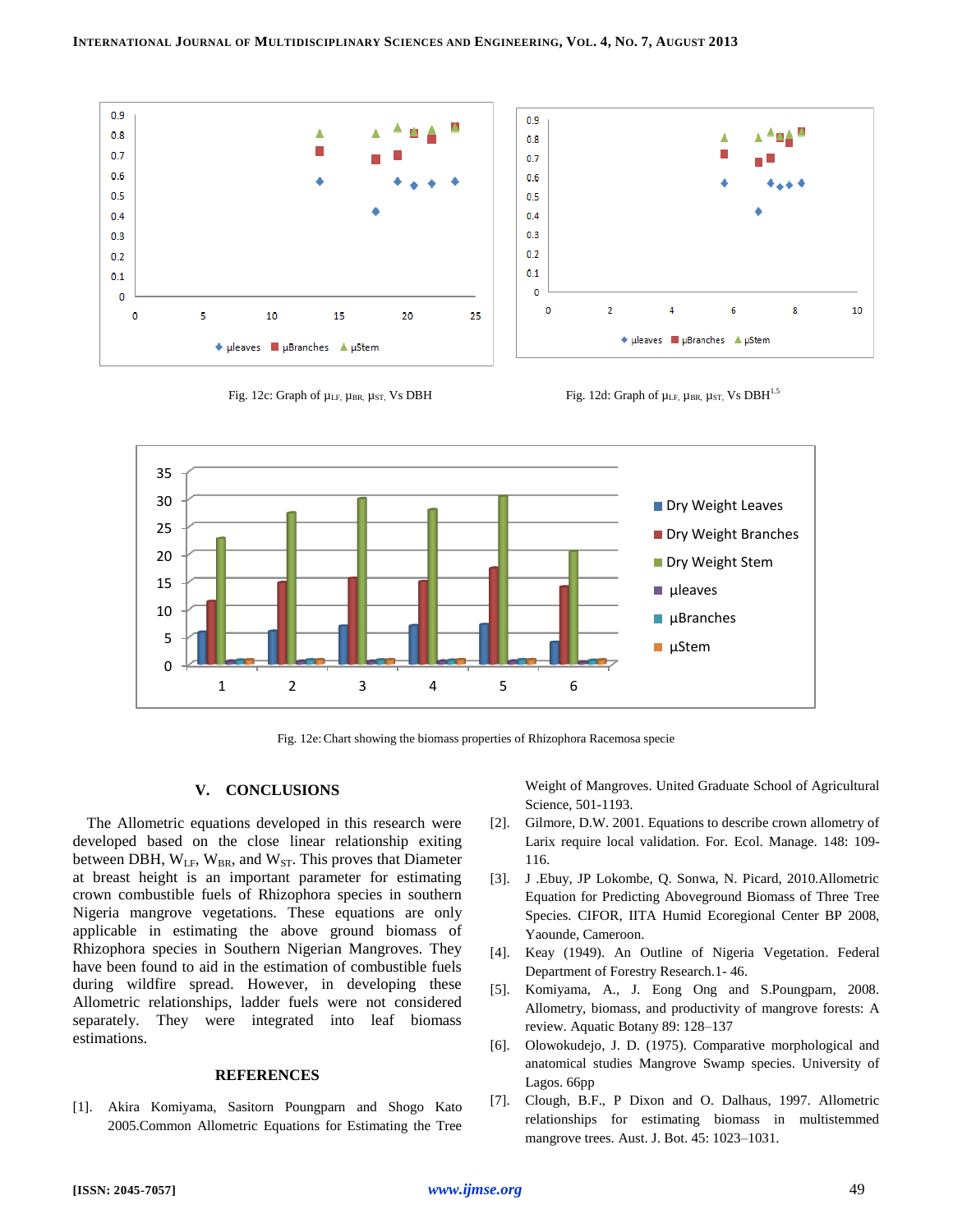

Fig. 1: Swampy region of the mangroves



Fig. 2: pipelines running through the mangroves



Fig. 4: Arial view showing Geographic coordinates of the study area, lower Niger mangrove forest, river Niger & some revering villages *(Captured using Google Earth)*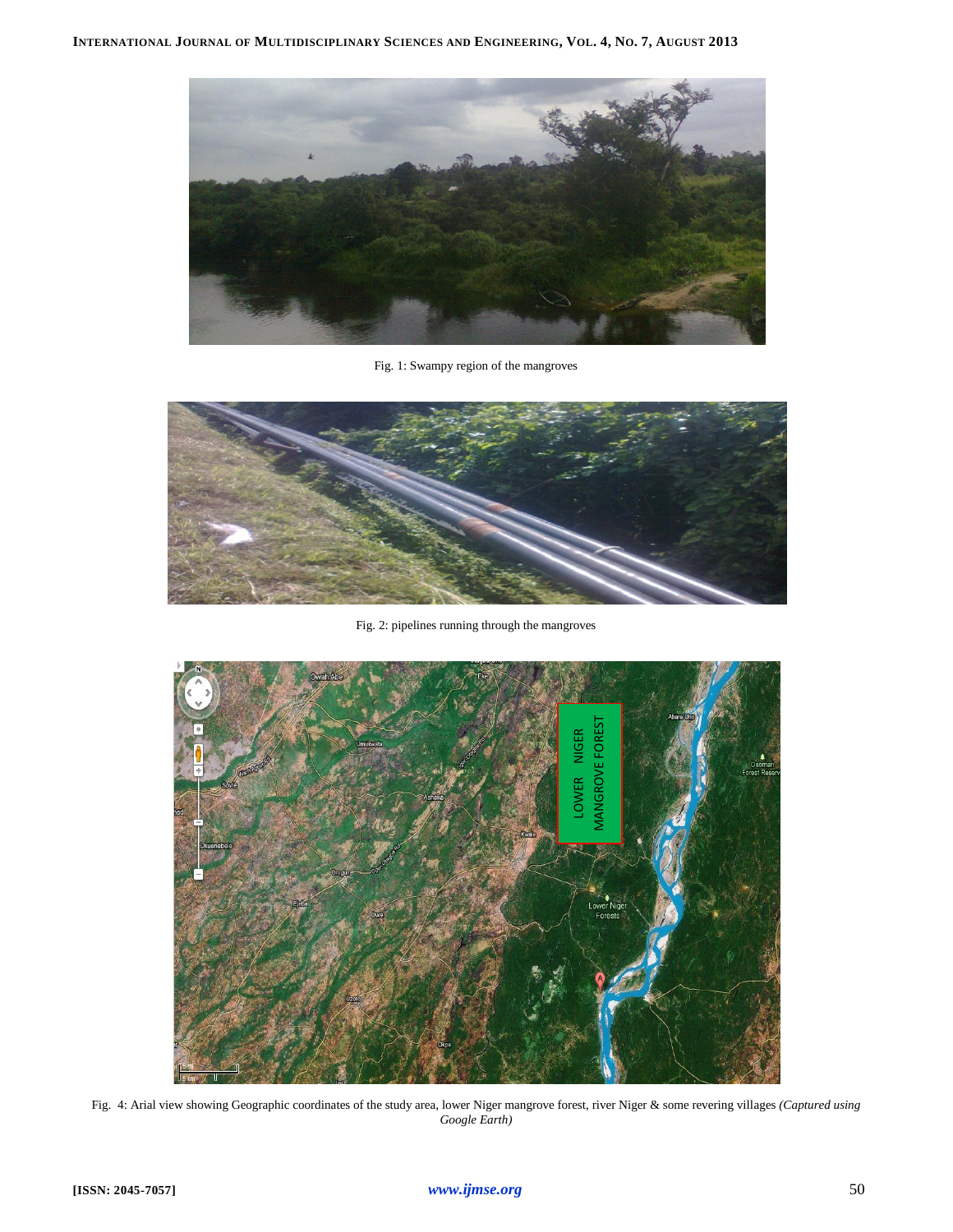| <b>Sample</b>  | Height<br>(f <sub>t</sub> ) | <b>DBH</b> | $\mathbf{DBH}^{1.5}$ | $DW_{LF}$<br>(kg) | $\mathbf{WW_{LF}}$<br>(kg) | $\mu_{LF}$ | $DW_{BR}$<br>(kg) | $WW_{BR}$ (kg) | $\mu_{BR}$ | $DW_{ST}$<br>(kg) | $WW_{ST}$<br>(kg) | $\mu_{ST}$ |
|----------------|-----------------------------|------------|----------------------|-------------------|----------------------------|------------|-------------------|----------------|------------|-------------------|-------------------|------------|
|                | 5.8                         | 5.4        | 12.6                 | 4.8               | 8.2                        | 0.58       | 10.8              | 14.8           | 0.72       | 23.8              | 29.3              | 0.81       |
| $\overline{2}$ | 6.1                         | 7.1        | 18.9                 | 6.4               | 10.3                       | 0.62       | 14.2              | 18.3           | 0.77       | 28.2              | 33.7              | 0.84       |
| 3              | 5.6                         | 5.7        | 13.6                 | 5.8               | 10.1                       | 0.57       | 11.4              | 15.8           | 0.72       | 22.8              | 28.2              | 0.81       |
| 4              | 6.0                         | 6.7        | 17.3                 | 5.4               | 9.8                        | 0.55       | 13.4              | 18.2           | 0.73       | 23.2              | 29.1              | 0.79       |
| 5              | 6.4                         | 7.6        | 20.9                 | 7.0               | 10.5                       | 0.67       | 15.2              | 18.8           | 0.81       | 28.8              | 33.5              | 0.86       |
| 6              | 5.9                         | 6.5        | 16.6                 | 6.2               | 11.6                       | 0.53       | 13.0              | 18.9           | 0.68       | 27.6              | 32.1              | 0.86       |
| 7              | 5.9                         | 6.0        | 14.7                 | 5.4               | 10.6                       | 0.51       | 12.4              | 16.7           | 0.74       | 26.8              | 31.7              | 0.85       |
| 8              | 6.3                         | 7.5        | 20.5                 | 6.0               | 10.9                       | 0.55       | 14.8              | 18.3           | 0.81       | 27.4              | 33.4              | 0.82       |
| 9              | 6.4                         | 6.8        | 17.7                 | 5.8               | 10.7                       | 0.54       | 13.6              | 16.8           | 0.81       | 24.0              | 30.6              | 0.78       |
| 10             | 6.2                         | 7.8        | 21.8                 | 6.9               | 12.2                       | 0.56       | 15.6              | 20.1           | 0.78       | 30.0              | 36.3              | 0.83       |
| 11             | 5.1                         | 4.8        | 10.5                 | 4.8               | 9.8                        | 0.49       | 10.0              | 15.9           | 0.63       | 20.2              | 26.9              | 0.75       |
| 12             | 6.1                         | 7.6        | 20.9                 | 6.8               | 10.2                       | 0.67       | 15.8              | 18.8           | 0.84       | 28.2              | 33.7              | 0.84       |
| 13             | 5.9                         | 7.4        | 20.1                 | 6.3               | 10.8                       | 0.58       | 14.8              | 20.4           | 0.73       | 27.8              | 32.7              | 0.85       |
| 14             | 4.6                         | 5.2        | 11.7                 | 6.0               | 10.7                       | 0.56       | 11.2              | 16.6           | 0.67       | 21.6              | 26.3              | 0.82       |
| 15             | 5.8                         | 7.2        | 19.3                 | 7.0               | 12.2                       | 0.57       | 15.0              | 21.3           | 0.70       | 28.0              | 33.5              | 0.84       |
| 16             | 6.5                         | 8.2        | 23.5                 | 7.2               | 12.7                       | 0.57       | 17.4              | 20.6           | 0.84       | 30.4              | 36.3              | 0.84       |
| 17             | 4.1                         | 4.2        | 8.6                  | 3.8               | 8.2                        | 0.46       | 8.8               | 14.6           | 0.60       | 18.8              | 24.2              | 0.78       |
| 18             | 6.1                         | 6.8        | 17.7                 | 4.0               | 9.6                        | 0.42       | 14.0              | 20.4           | 0.68       | 20.4              | 25.3              | 0.81       |
| 19             | 6.3                         | 8.4        | 24.3                 | 7.8               | 12.9                       | 0.60       | 17.2              | 22.9           | 0.75       | 32.6              | 38.7              | 0.84       |
| 20             | 6.2                         | 7.8        | 21.8                 | 6.4               | 11.7                       | 0.55       | 15.6              | 19.8           | 0.78       | 29.6              | 35.3              | 0.84       |
| <b>SUM</b>     | 117.3                       |            |                      |                   |                            | 11.10      |                   |                | 14.23      |                   |                   | 16.46      |

Table 1: Table of Leaf, Branch and Stem weights for 20samples of Rhizophora's

Table 2: Table of Leaf, Stem, Branch and moisture contents for Rhozophora Harrizoni Species

| <b>SAMPLE</b> | <b>HEIGHT</b> | <b>DBH</b> | $DBH^{1.5}$ | $DW_{LF}$ | $DW_{BR}$ | $DW_{ST}$ | $WW_{LF}$ | $\mathbf{WW}_{\text{BR}}$ | $WW_{ST}$ | $\mu_{LF}$ | $\mu_{BR}$ | $\mu_{ST}$ |
|---------------|---------------|------------|-------------|-----------|-----------|-----------|-----------|---------------------------|-----------|------------|------------|------------|
|               | 5.8           | 5.4        | 12.6        | 4.8       | 10.8      | 23.8      | 8.2       | 14.8                      | 29.3      | 0.58       | 0.72       | 0.81       |
|               |               | 6.7        | 17.3        | 5.4       | 13.4      | 23.2      | 9.8       | 18.2                      | 29.1      | 0.55       | 0.73       | 0.79       |
| 6             | 5.9           | 6.5        | 16.6        | 6.2       | 13        | 27.6      | 11.6      | 18.9                      | 32.1      | 0.53       | 0.68       | 0.86       |
| 12            | 6.1           | 7.6        | 20.9        | 6.8       | 15.8      | 28.2      | 10.2      | 19.8                      | 33.7      | 0.67       | 0.84       | 0.84       |
| 14            | 4.6           | 5.2        | 11.7        | 6         | 11.2      | 21.6      | 10.7      | 16.6                      | 26.3      | 0.56       | 0.67       | 0.82       |
| 19            | 6.3           | 8.4        | 24.3        | 7.8       | 17.2      | 32.6      | 12.9      | 22.9                      | 38.7      | 0.60       | 0.75       | 0.84       |
|               |               |            |             |           |           |           |           |                           |           |            |            |            |

Table 3: Table of Leaf, Stem, Branch and moisture contents for Rhozophora Mangal Species

| <b>SAMPLE</b> | <b>HEIGHT</b> | <b>DBH</b> | DBH <sup>1.5</sup> | $DW_{LF}$ | $DW_{BR}$ | $DW_{ST}$ | $WW_{LF}$ | <b>WWBR</b> | $WW_{ST}$ | $\mu_{LF}$ | <b>µBR</b> | $\mu_{ST}$ |
|---------------|---------------|------------|--------------------|-----------|-----------|-----------|-----------|-------------|-----------|------------|------------|------------|
| 2             | 6.1           | 7.1        | 18.9               | 6.4       | 14.2      | 28.2      | 10.3      | 18.3        | 33.7      | 0.62       | 0.77       | 0.84       |
|               | 6.4           | 7.6        | 20.9               | 7.0       | 15.2      | 28.8      | 10.5      | 18.8        | 33.5      | 0.67       | 0.81       | 0.86       |
| ⇁             | 5.9           | 6.0        | 14.7               | 5.4       | 12.4      | 26.8      | 10.6      | 16.7        | 31.7      | 0.51       | 0.74       | 0.85       |
|               | 6.4           | 6.8        | 17.7               | 5.8       | 13.6      | 24.0      | 10.7      | 16.8        | 30.6      | 0.54       | 0.81       | 0.78       |
| 11            | 5.1           | 4.8        | 10.5               | 4.8       | 10.0      | 20.2      | 9.8       | 15.9        | 26.9      | 0.49       | 0.63       | 0.75       |
| 13            | 5.9           | 7.4        | 20.1               | 6.3       | 14.8      | 27.8      | 10.8      | 20.4        | 32.7      | 0.58       | 0.73       | 0.85       |
| 20            | 6.2           | 7.8        | 21.8               | 6.4       | 15.6      | 29.6      | 11.7      | 19.8        | 35.3      | 0.55       | 0.78       | 0.84       |

Table 4: Table of Leaf, Stem, Branch and moisture contents for Rhozophora Racemosa Species

| <b>SAMPLE</b> | <b>HEIGHT</b> | <b>DBH</b> | DBH <sup>1.5</sup> | $DW_{LF}$ | $DW_{BR}$ | $DW_{ST}$ | $WW_{LF}$ | $WW_{BR}$ | $\mathbf{WW_{ST}}$ | $\mu_{LF}$ | $\mu_{\rm BR}$ | $\mu_{ST}$ |
|---------------|---------------|------------|--------------------|-----------|-----------|-----------|-----------|-----------|--------------------|------------|----------------|------------|
|               | 5.6           | 5.7        | 13.6               | 5.8       | 1.4       | 22.8      | 10.1      | 15.8      | 28.2               | 0.57       | 0.72           | 0.81       |
|               | 6.3           | 7.5        | 20.5               | 6.0       | 14.8      | 27.4      | 10.9      | 18.3      | 33.4               | 0.55       | 0.81           | 0.82       |
| 10            | 6.2           | 7.8        | 21.8               | 6.9       | 15.6      | 30.0      | 12.2      | 20.1      | 36.3               | 0.56       | 0.78           | 0.83       |
| 15            | 5.8           | 7.2        | 19.3               | 7.0       | 15.0      | 28.0      | 12.2      | 21.3      | 33.5               | 0.57       | 0.70           | 0.84       |
| 16            | 6.5           | 8.2        | 23.5               | 7.2       | 17.4      | 30.4      | 12.7      | 20.6      | 36.3               | 0.57       | 0.84           | 0.84       |
| 18            | 6.1           | 6.8        | 17.7               | 4.0       | 14.0      | 20.4      | 9.6       | 20.4      | 25.3               | 0.42       | 0.68           | 0.81       |